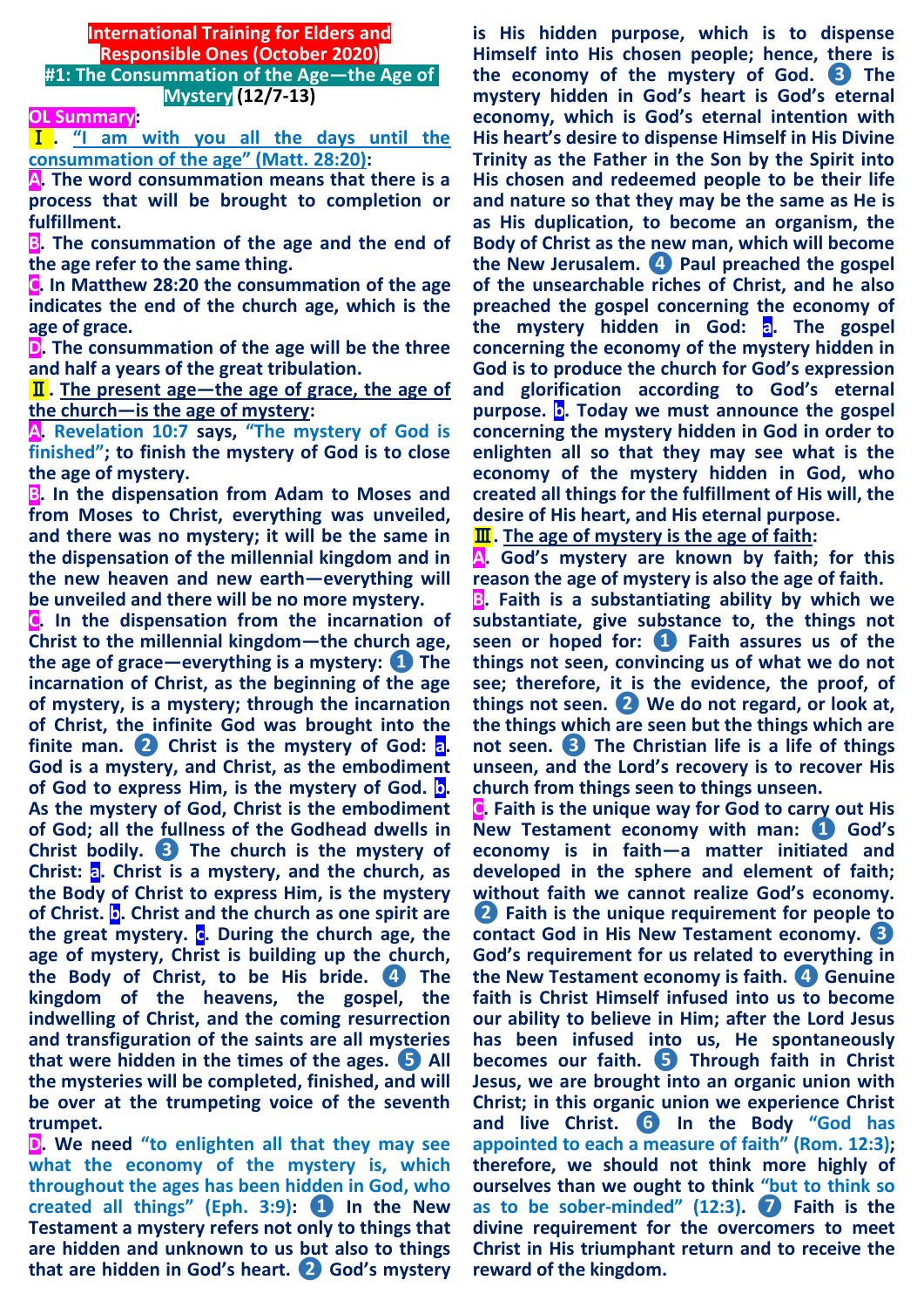## CP1: The mystery of God is completed, and the era of the present mystery is over

REV.10:7 But in the days of the voice of the seventh angel when he is about to trumpet, then the mystery of God is finished, as He has announced the good news to His own slaves the prophets. The mystery of the universe...God: If you had the universe without God, the universe would be empty…If there were no God in this universe, we would all have to weep for its emptiness. There would be a big container but no content. The planets are here because of God. The flowers are so beautiful because of God. The animals are so wonderful because of God. Human beings are here because of God. God is the answer. The atheists may say that this is altogether superstitious and nonsensical. However, we know why there are the heavens and the earth. All the flowers, grains, animals, and birds exist because of God. There is a universe because of God.

The mystery of God...Christ: The divine mystery is first the mystery of God and second the mystery of Christ. We need to read, study, and pray over Colossians and Ephesians…The Jews have God in name, but they do not have God in reality. They have God in a mystery. They do not have God in reality, because they do not know the mystery of God. The mystery of God is Christ! If you do not know God and if you have not met God, just come to Christ, because God is embodied in Christ. All the fullness of the Godhead dwells bodily in this Christ. If you do not believe in Christ, you miss God. Without Christ, although you may say that you believe in God, you believe only in terms. You believe God as a mystery. You could never realize God. You could never touch God, get God, or get into God except through Christ.

The mystery of Christ...church: Today, the indwelling Christ and the church are a mystery…. When we say, "Praise the Lord! We have Christ in us," people may say, "Show us." To this, we can only reply, "I cannot show you, but I know that Christ is in me." Christ's dwelling in us is a mystery. When non-Christians receive too much money in change from a cashier in a restaurant, they are pleased and consider it a bargain. But when we receive extra change, we return it. This is mysterious to the cashier. The unbelievers cannot understand what kind of people we are.... Although today is a time of mystery, when the seventh trumpet is sounded, the mystery will be over. At the trumpeting of the seventh trumpet, Christ will be manifested and the whole earth will recognize Him. Then the cashiers will know why we, the mysterious ones, returned the extra change. Perhaps they will say, "We thought they were foolish, but now we understand." Although they cannot understand this mystery today, one day they will understand it.

Application to new ones and Youth/College student The mystery of the universe...God: New ones and young

people, have you ever wondered? What is the mystery of the universe? There are hundreds of billions of items in the universe, which are also endless. What is this universe for? What are we humans for? Psa.8:3 When I see Your heavens, the works of Your fingers, The moon and the stars, which You have ordained, FN "heavens": Here David's view was turned in the night (indicated by the moon and the stars) from looking at the earth to contemplating the heavens. In looking away from the dark earth to the moon and the stars in the heavens, David saw God's creation and the divine order in the universe.

The mystery of the universe, the ultimate conclusion of the universe, is that there is a Creator, God. And the purpose of human existence, the center of all creation, is to receive God, be filled with God and express God.

4 What is mortal man, that You remember him, And the son of man, that You visit him? FN "visit": God in the heavens first remembered man; then, He came to visit man by becoming a man through His incarnation. After recognizing God, the Creator, we will look at two more greater mysteries. They are Christ, the mystery of God, and the mystery of Christ, the church. Hope you would move from the mystery of the universe to the great mystery of Christ and the church. You must live your student life and business life in God's economy about Christ and the church for you to be blessed.

The mystery of God...Christ: Col.2:3 In whom all the treasures of wisdom and knowledge are hidden. 9 For in Him dwells all the fullness of the Godhead bodily. Please often call upon the name of the Lord in your daily life. There are all the treasures of wisdom and knowledge in Christ. The whole abundance of God lives in Christ. With this recognition, if you call upon and breathe in the name of Christ, the mystery of God, your student life and business life will be enhanced.

The mystery of Christ...church: If you do not know that the church is the mystery of Christ and the mystery within the mystery, you will live the church life loosely. Christ is the life-giving Spirit today and is invisible to the eye. But Christ is in the church, which is a corporate expression of Christ. If you understand this mystery, you will respect and stay in the church life.

You shouldn't say that you can't understand these mysteries because you're young. Brother Watchman Nee and brother Witness Lee, when they were teenagers, saw the vision of Christ and the church and served the Lord with vision throughout their lives.

Prayer:"Oh, Lord Jesus, the mystery of the universe, the ultimate conclusion of the universe is that there is God, the Creator. And the purpose of human life is to receive God, be filled with God and express God. Through Christ, the mystery of God, I can touch God, get God, and get into God. And I respect the church, the mystery of Christ. Let me clearly see the great mystery, the vision of Christ and the church, and walk to the end faithfully and live a blessed life. Amen! "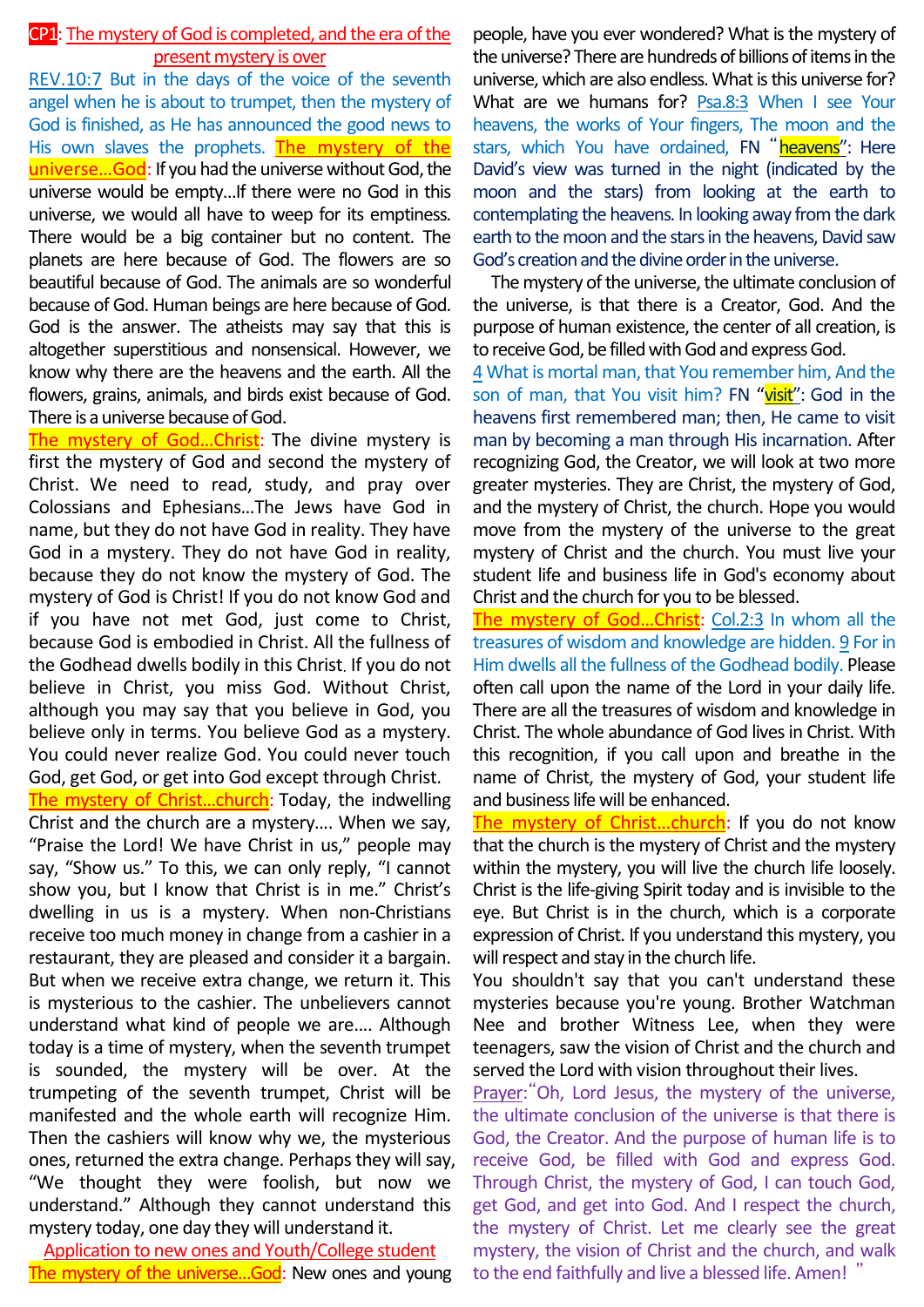CP2: Open to the divine dispensing, the economy of the mystery and enjoy it and supply the riches of Christ into people and build up the church

OL1: The church is the mystery of Christ. OL2: We need "to enlighten all that they may see what the economy of the mystery is, which throughout the ages has been hidden in God, who created all things" (Eph. 3:9).

The believers have Christ, the mystery of God, dwelling in them, but worldly people do not realize that He is in the believers. To them, this is a mystery. The all-inclusive Christ is the mystery of the mysterious God. Such a Christ as the mystery of God produces a mysterious Body, the church. Thus, the church is the continuation of the mystery, which is Christ. Mystery surely produces mystery. Christ, who is the mystery of God, brings forth the church, the mystery of Christ. The church, the mystery within a mystery, is the mystery in God's economy.

The church as the mystery of Christ was not made known to the sons of men in other generations. In the New Testament age it was revealed first by Christ in the Gospels and then by the Holy Spirit in the Epistles to the apostles and prophets. Paul in Ephesians 3:5 says that this mystery "has now been revealed to His holy apostles and prophets in spirit." This mystery, which was hidden throughout the ages in God, who created all things, and was hidden from the Old Testament saints, has been revealed in the New Testament.

A great matter in Ephesians 3 is the economy of the mystery in verse 9. An economy is a dispensing, a distribution of riches. The apostle Paul was doing a particular kind of work—he was distributing Christ in His riches into people. As genuine Christians, we can testify that since the day we first called on the name of the Lord, something mysterious has been added into our being; Christ has been dispensed into us. The mystery of Christ is Christ experienced in all His riches. To experience the riches of Christ means that something of Christ, some element of His riches, has been dispensed into us….The more we experience Christ, the more He is dispensed into us. The dispensing of His riches into us is the economy of the mystery. Something eternal, mysterious, and incomprehensible yet sweet, rich, and high has been dispensed into our being and makes us joyful, living, powerful, loving, and lovable. This is the enjoyment of the riches of Christ.

Saints from many different nations meet together in the church life….When we see the other saints, regardless of their nationality, we spontaneously love them. The reason and motive for our mutual love is…that something within each of us corresponds to something within the other saints. Even if we cannot understand one another's language, we love one another because we experience the dispensing of the mystery. The reason for this love is the dispensing of the mystery.

## Application to the serving ones

Eph. 3:10 In order that now to the rulers and the authorities in the heavenlies the multifarious wisdom of God might be made known through the church, 11 According to the eternal purpose which He made in Christ Jesus our Lord,

If you are a business person, you should understand the plan of the president of your company. Then you need to work every day according to the plan. If you don't understand the policy of your company and work in your own way, you would surely have problems. If you don't work according to the company's policy, your working would not help the company as a whole to reach its goal. And you would not receive any synergistic help from others nor be appreciated by helping others. Thus you would become a useless person to your boss and managers. This thing is a very important realization and practice which is always handled in the employee trainings and managers'trainings.

The goal of God's eternal economy is to build up the church as the Body of Christ. For this, you should go on from the mystery of the universe to Christ as the mystery of God and moreover to the church as the mystery of Christ. The church, the Body of Christ is the mystery of the mysteries and the mystery of God's economy. When Christ as the mystery of God is dispensed into a believer, he starts being involved in the church as the mystery of Christ. Due to the indwelling Christ, you became the family of God, a brother of Christ and the member of the Body.

You need to dispense Christ as gospel to the people who listen to you. You minister Christ, dispense Christ to listeners and not dispensing knowledge about Christ. To do this, exercise your spirit, confess your sins, enjoy the Lord and be one with the Lord. The church is not produced by teaching of the knowledge of Christ. Rather it is produced by dispensing the riches of Christ into people. The economy of the mystery is the dispensing of the riches of Christ.

Brother Ed's testimony about brother Lee: I can testify and I know you can also testify that brother Lee was always fresh. He was always new. This kept surprised me. Until he went to be with the Lord, he always saw something new. Brother Lee said "If I became old, I need to start worrying. I don't want to be old. I don't want to be stale. I want to be fresh. I want to be filled with the freshness of the Lord's presence ".

This testifies that brother Lee always kept opening to the divine distribution which is the economy of the mystery and kept enjoying the fresh dispensing. May your service be blessed in the dispensing of the economy of the mystery. Prayer: "Lord Jesus, the goal of God's eternal economy is to build up the church as the Body of Christ. This goal is produced by the dispensing and distribution of the riches of Christ. As brother Lee was always open to the Lord's dispensing and filled with the freshness of the Lord's presence, let me always enjoy the fresh dispensing and dispense the riches of Christ into people. Let me serve You according to God's economy, not according to my opinions. Amen!"